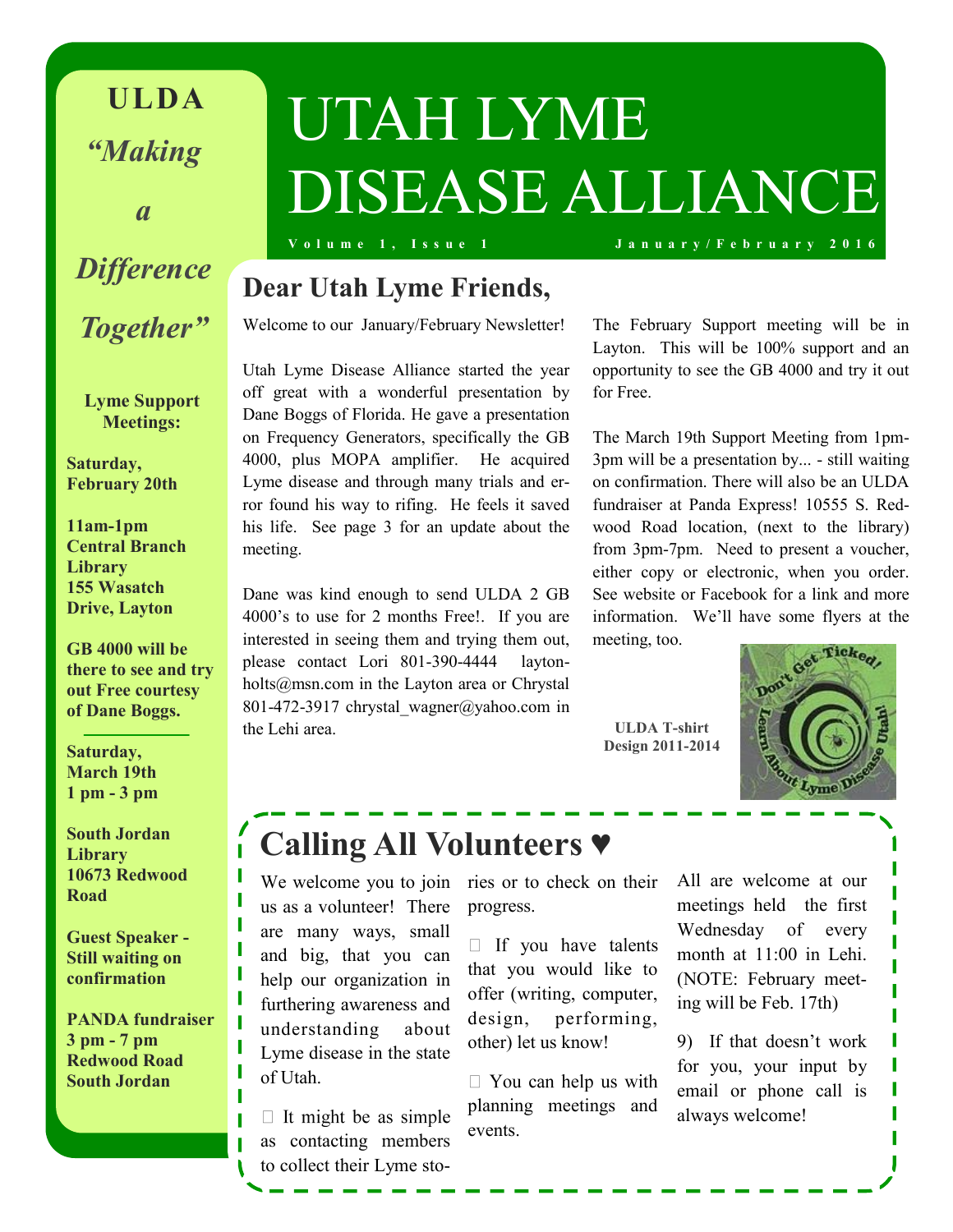**P a g e 2**

 $-Y$ ou

Are

Not

Alone~

# **2016 Tentative Schedule**

 $\Box$  February 20th Support - Layton Central Branch 155 N. Wasatch Blvd., Layton 11am-1pm

 $\Box$  March 19th 1pm-3pm South Jordan Library - 10673 Redwood Road. Plus, a Fundraiser at PANDA EXPRESS! 3pm-7pm Present ULDA fundraising voucher at time of purchase. (Paper copy or Electronic okay)

 $\Box$  April 16 Support – small regional groups

□ May 21 Awareness Activities TBD: Demonstration / Benefit Concert /Gala

 $\Box$  June 11 Support – small regional groups

- $\Box$  July no meeting
- $\Box$  August 13 Lyme Family Picnic
- $\Box$  September 17 Presentation TBA

 $\Box$  October 8 Presentation TBA or Support – small regional groups

- □ November 12 Pampering Social
- $\Box$  December no meeting

Please contact us if you have ideas for Support Meetings or any Awareness programs we could implement.

UTAH you won't get it **O** till you get it ∤

**ULDA T-shirt Design 2015**

 $-May$ you have the strength to continue each day $\sim$ 

#### UNDER THE UMBRELLA OF **LYME DISEASE** (BORRELIOSIS)

Borrelia BURGDORFERI Borrelia HERMSII Borrelia TURICATA Borrelia MIYAMOTOI Borrelia PARKERI Borrelia DUTTONII Borrelia AFZELII Borrelia BISSETTII

with over  $300 \bigoplus$  more strains! AND MANY POSSIBILITIES OF CO-INFECTIONS!

#### This is a Multi-Systemic **Infectious Disease!**

ULDA Planning Meeting

Come share in the planning of ULDA

Wed. Feb. 17th 11am-12pm Chrystal's Home, Lehi

Email for address & directions lymeutah@gmail.com

\*Immune Boosting Tip\* Cut up a garlic clove, let sit for a few minutes to release the Allicin (active component of Garlic), then swallow the pieces with a glass of water, (don't chew them). I do this process at night. Followed by breath mints ♥ ~Steve Baugh

# **My Lyme Data**

Data is being collected from patients nationally making this the largest study of chronic Lyme disease ever conducted. Things being investigated:

1. What is the natural course or progression of Lyme disease?

2. Which treatments are

most effective?

3. What factors predict

poor outcomes?

4. What harms or risks associated with different treatments?

5. Can Lyme disease be sexually transmitted or passed from mother to unborn child?

6. Are there genetic factors that affect the course of the disease?

7. What is the geographic distribution and prevalence of Lyme disease? 8. Some patients have recovered and are well. What treatment made the difference? 9. What is the cost of illness associated with Lyme disease? 10. What role do coinfections play in the

course of the illness?

We urge you to participate!

See lymedisease.org to learn more and register.

Next Mtg: Wed. March 9th Want to share your story... Send it to us and we'll add it to the website under Stories! It's healing to write it out and might just be helpful to that one person that needs to hear it. Send about 1 to 2 pages to lymeutah@gmail.com

> U T A H L Y M E D I S E A S E A L L I A N C E 501(c)(3)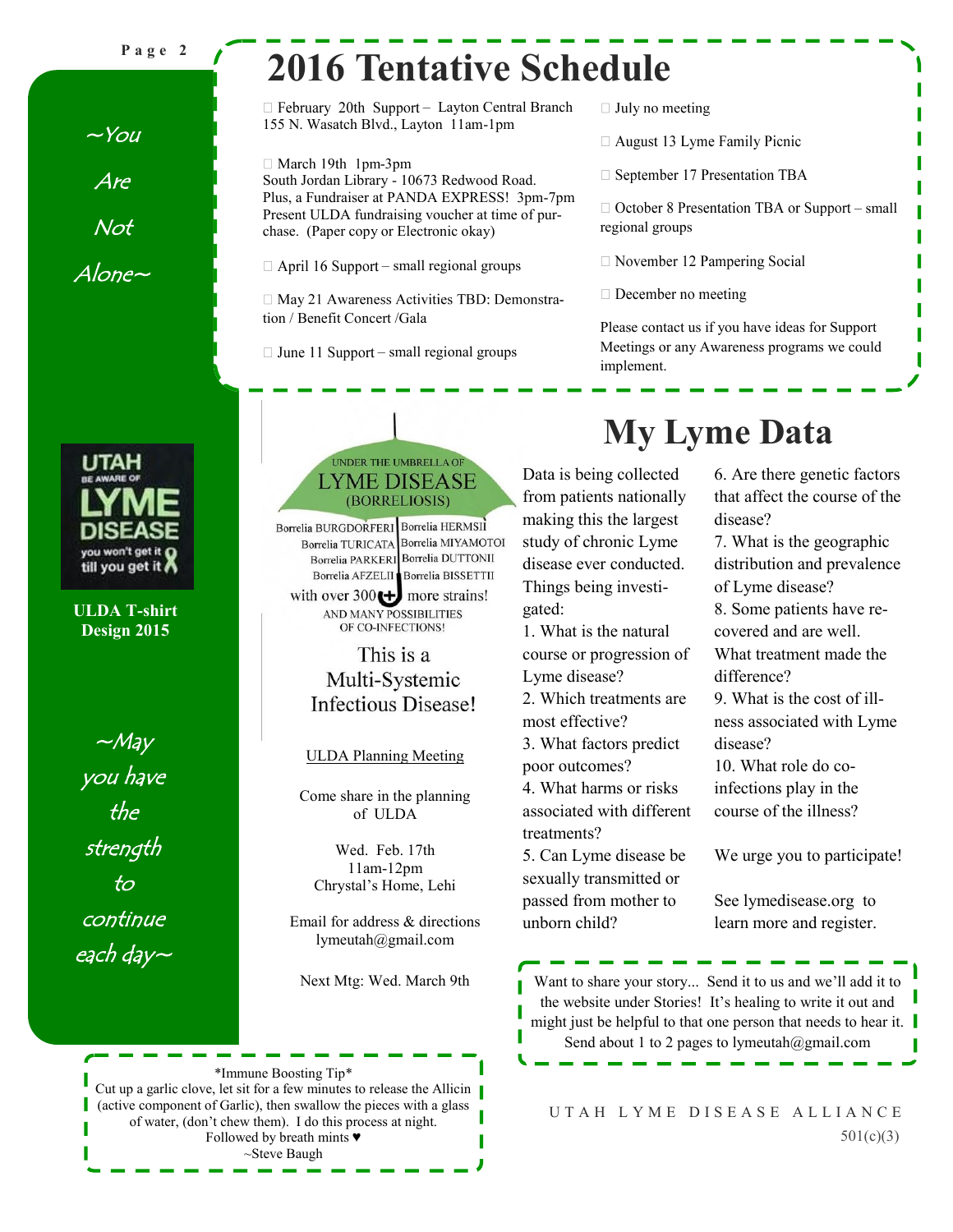#### **January Support Meeting Recap...**

We met Saturday, January 20th at the South Jordan Library. There were about 40 people in attendance. Lori Holt conducted. Lori welcomed everyone and read ULDA's Mission Statement and Disclaimer. Lori had everyone briefly introduce themselves. We had a lot of new people there for the first time and many that had attended before. Even one member drove all the way from San Diego to see Dane's presentation. Lori turned the reminder of the time over to Dane.

Dane and his wife Aimee were so impressed with the number of people in attendance. He said their Florida group never had this many!

Dane shared about his illness and decision to use a frequency machine. When he committed to using it he knew that having a stress less life was beneficial. So he packed up his frequency machine and dog and headed to Moab, Utah. He spent 6 months there relaxing and using the GB4000. He feels it saved his life and brought him back to better health. Today, he is active and working. He also travels to share his success about frequency generators. So on his way out to Park City to ski with his wife, Dane reached out to our group to see if anyone wanted hear his message.

Dane brought the GB 4000 with a small amplifier and also the large plasma Mopa amplifier. When Dane started using frequency machines, he used the smaller GB and Amp first, then moved onto the larger Mopa Amp in later years. He likes the broad sweep of the larger Amp. It is 100 % more powerful than the smaller Amp. The frequency can reach a large group of people compared to the smaller Amp where only about 4-6 can be connected to it at onetime. The Mopa has no handles, one just needs to be around it when the frequencies are going out.

These frequency type machines are used widely in Alternative Applications and many people are having success. Thank you for sharing, Dane!



Dane was born in Charlottesville, Virginia and raised in Salt Lake City, Utah where he graduated from the University of Utah with a Bachelor of Science

Degree. After college he purchased and remodeled homes in Pittsburgh before settling in Jacksonville in 1981. He started Boggs Construction Co. in 1983 where he remodeled and built Custom Homes along the First Coast until 2006. In 2004 Dane was diagnosed with Lyme Disease. He used oral antibiotics for one year and although he improved, he was

still sick. He then used intravenous antibiotics for a second year. They also helped him but not enough to beat the disease. As he says, "A stalemate had been reached between the Lyme and myself". He knew he had to try something different and he started using an Electrical Frequency Generator -Rife machine. Using certain electrical frequencies for Lyme he became much healthier. He attributes his return to health as a result of Rife technology and Reiki. In 2009 he and his wife Aimee formed the Northeast Florida Lyme Association - NEFLA with a few friends and Lyme Disease sufferers. In 2014 NEFLA became the

FLDA - Florida Lyme Disease Association. At that time Dane resigned from the FLDA to pursue his passions, Rife and Reiki. NEFLA's mission was to improve the prevention, diagnosis, and successful treatment of Lyme and related vector borne disease through education of the public and healthcare providers and the support of scientific research. The vision of NEFLA was a world where Lyme disease and other tick borne diseases are well understood, rapidly and accurately diagnosed, and where effective treatment is available to all patients. The FLDA continues this work.

### **Handout Resources:**



Dane Boggs Email: cwboggs@aol.com Phone: 904-631-6536 www.rifevideos.com

**Mopa amplifier & GB 4000**

"The Royal Rife Story" www.gbgenerators.com GB4000 – MOPA

Ted Talk-ANTHONY HOLLAND http:// www.youtube. com/watch?v=1w0\_kazbb\_U

Bryan Rosner "When Antibiotics Fail...Lyme Disease and Rife Machine" www.lymebook.com

Please note: ULDA does not endorse any company or treatments. We encourage Lyme patients to make their personal health decisions after careful study and discussing with their own healthcare providers.